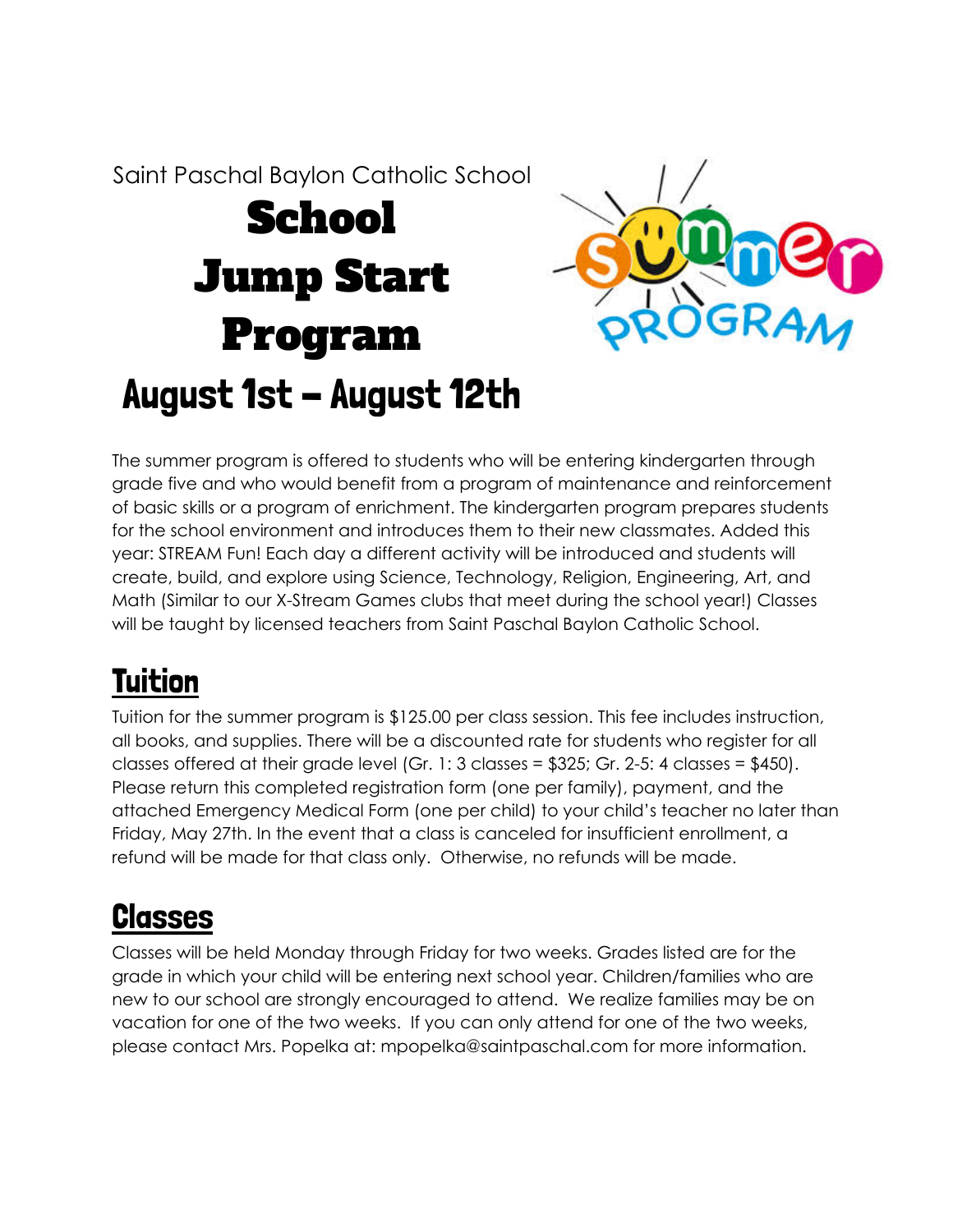

#### Grade K - Orientation to Kindergarten

11:00 - 12:00 pm

Daily hands on STREAM challenges Daily hands on STREAM challenges 8:00 - 9:00 am 8:00 - 9:00 am

**Writing/Reading:** 9:00 - 10:00 am **Writing:** 9:00 - 10:00 am **Math:** 10:00 - 11:00 am **Reading:** 10:00 - 11:00 am

**Writing:** 9:00 - 10:00 am **Writing:** 9:00 - 10:00 am **Math:** 11:00 - 12:00 pm **Math:** 11:00 - 12:00 pm

#### Grade 3

**Writing:** 9:00 - 10:00 am **Reading:** 10:00 - 11:00 am **Math**: 11:00 - 12:00 pm

### STREAM Fun Gr. 1–3 STREAM Fun Gr. 4–5

#### Grade 1 Grade 4

**Math:** 11:00 - 12:00 pm

### Grade 2 Grade 5

**Reading:** 10:00 - 11:00 am **Reading:** 10:00 - 11:00 am

#### **Specific class assignments will be based on enrollment.**

For more information, contact Mrs. Popelka, mpopelka@saintpaschal.com